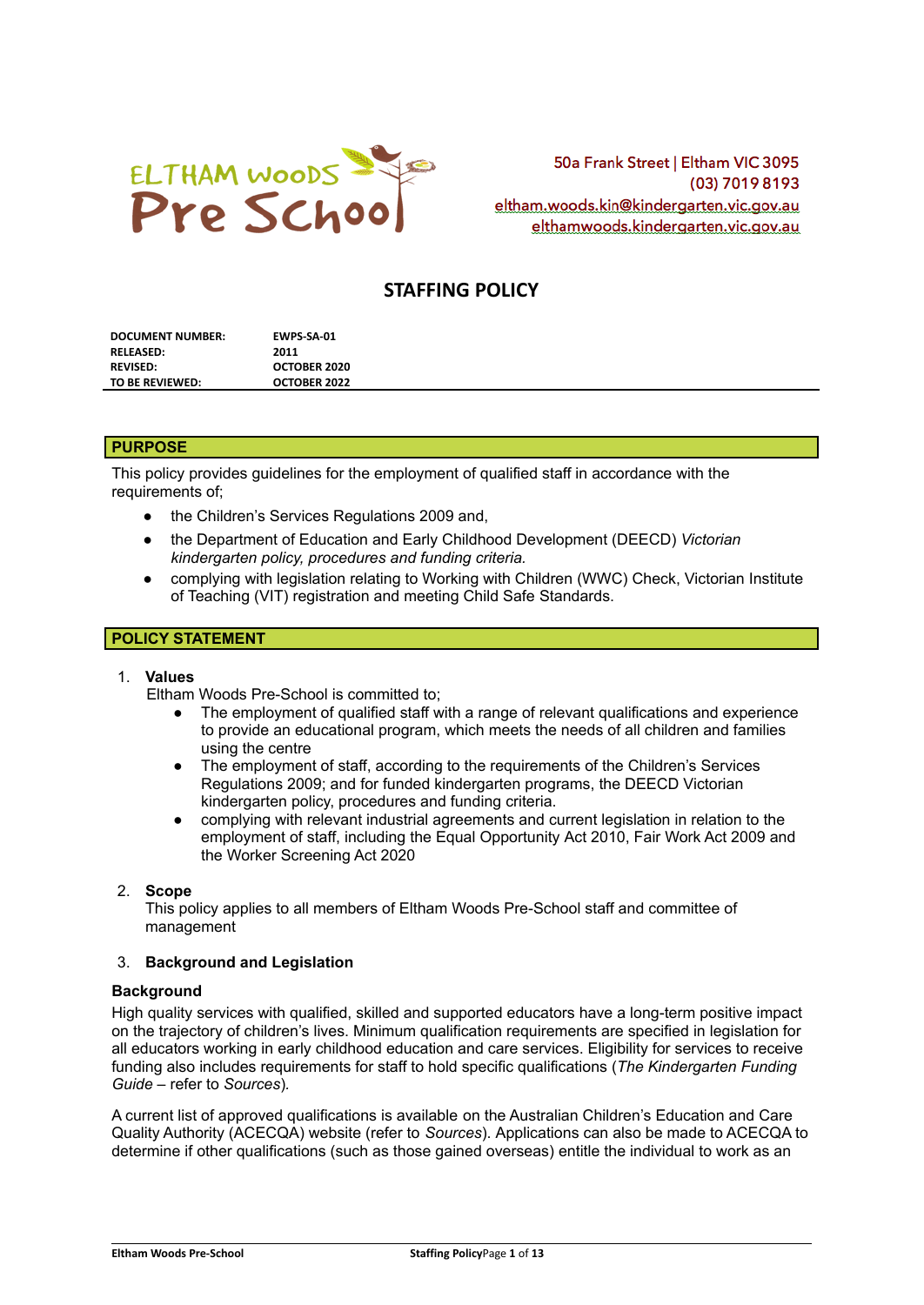early childhood teacher, diploma-level educator or certificate III level educator. Application forms are available on the ACECQA website and a fee is required for processing an application.

In addition, there are legislative requirements that there is at least one educator who holds current approved first aid qualifications, anaphylaxis management training and emergency asthma management training to be in attendance and immediately available at all times that children are being educated and cared for by the service. These qualifications must be updated as required, and details of qualifications must be kept on an individual's staff record. As a demonstration of duty of care and best practice, ELAA recommends **all educators** have current approved first aid qualifications, anaphylaxis management training and emergency asthma management training.

Opportunities for professional development are crucial for all educators to ensure that their work practice remains current and aligned to the practices and principles of the national *Early Years Learning Framework* (EYLF) and the *Victorian Early Years Learning and Development Framework* (VEYLDF) (refer to *Sources*).

Staff are required to actively supervise children at all times when children are in attendance at the service (refer to *Supervision of Children Policy*). To facilitate this, services are required to comply with legislated educator-to-child ratios at all times, which are based on the qualifications of the educators, and the ages and number of children at the service. Only those educators working directly with children (refer to *Definitions*) can be counted in the ratio.

All educators and staff are required by law to have a current WWC Clearance or be registered with the VIT (refer to Definitions). It is also recommended that the Nominated Supervisor and staff with financial responsibilities also have a criminal history record check (refer to Definitions and Sources).

Child Safe Standard 4 requires organisations to have policies and procedures in place for the recruitment and selection, supervision, training and performance management of staff (refer to *Child Safe Environment Policy*).

## **Legislation and standards**

Relevant legislation and standards include but are not limited to:

- Child Safe Standards
- *Education and Care Services National Law Act 2010*
- *Education and Care Services National Regulations 2011*
- Education and Training Reform Act 2006 (Vic) (amended in 2014)
- *Equal Opportunity Act 2010* (Vic)
- *Fair Work Act 2009*
- *National Quality Standard*, Quality Area 4: Staffing Arrangements
- *Privacy Act 1988* (Cth)
- *Privacy and Data Protection Act 2014* (Vic)
- *Worker Screening Act 2020*
- *Worker Screening Regulations 2021 (Vic)*

## 4. **Definitions**

The terms defined in this section relate specifically to this policy. For commonly used terms e.g. Approved Provider, Regulatory Authority, National Law, National Regulations etc. refer to the *General Definitions* section of this manual.

**Adequate supervision:** (In relation to this policy) **supervision** entails all children (individuals and groups) in all areas of the service, being in sight and/or hearing of an educator at all times including during toileting, sleep, rest and transition routines. Services are required to comply with the legislative requirements for educator-to-child ratios at all times. Supervision contributes to protecting children from hazards that may emerge in play, including hazards created by the equipment used.

Adequate supervision refers to constant, active and diligent supervision of every child at the service. Adequate supervision requires that educators are always in a position to observe each child, respond to individual needs, and immediately intervene if necessary. Variables affecting supervision levels include: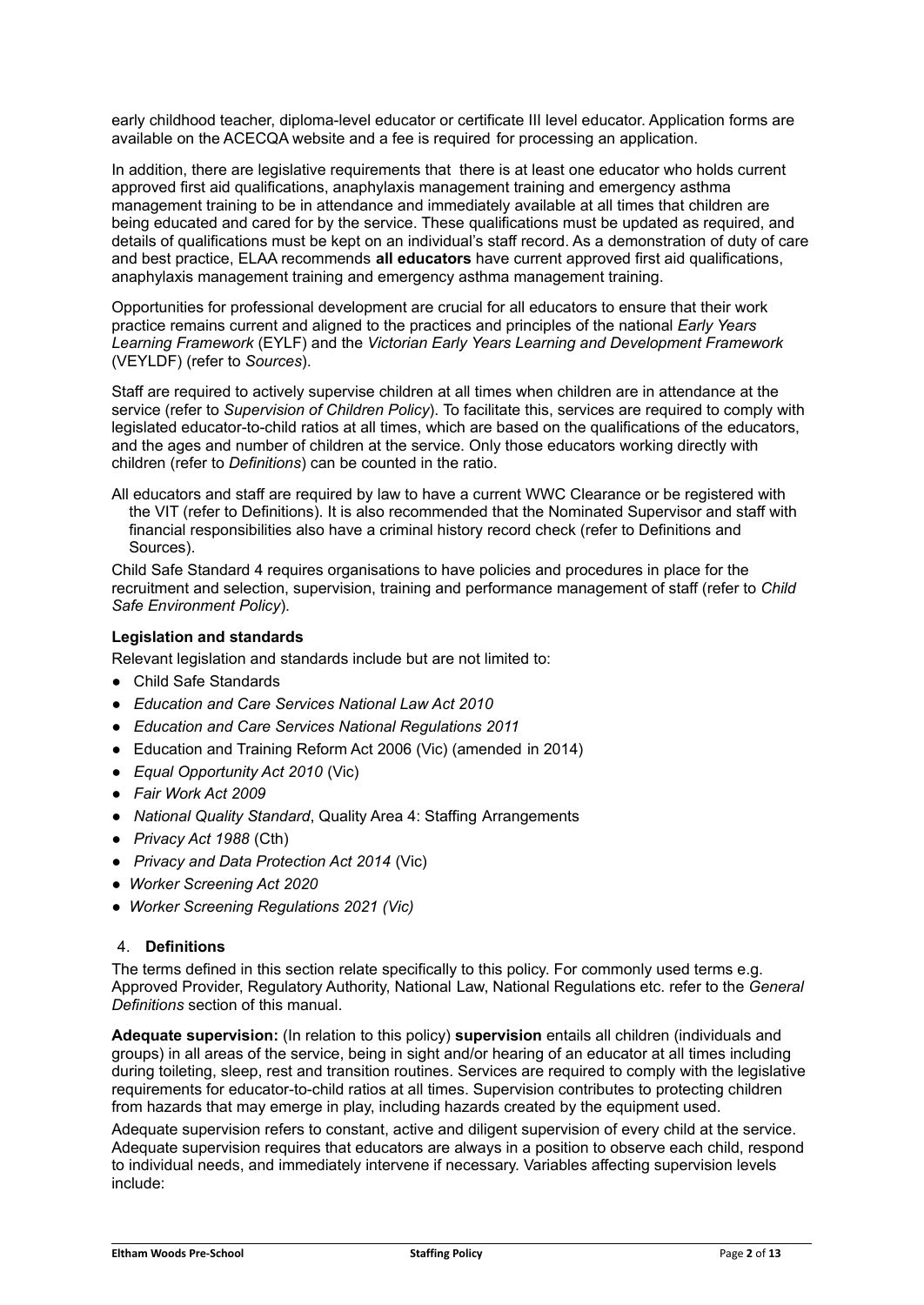- number, age and abilities of children
- number and positioning of educators
- current activity of each child
- areas in which the children are engaged in an activity (visibility and accessibility)
- developmental profile of each child and of the group of children
- experience, knowledge and skill of each educator
- need for educators to move between areas (effective communication strategies).

**Approved first aid qualification:** A list of approved first aid qualifications, anaphylaxis management and emergency asthma management training is published on the ACECQA website: [www.acecqa.gov.au](http://www.acecqa.gov.au)

**Criminal history record check:** A full-disclosure, Australia-wide criminal history record check issued by Victoria Police (refer to *Sources*), or by a police force or other authority of a state or territory, or the Commonwealth. It may also be referred to as a National Police Certificate or Police Records Check.

**Early childhood teacher:** A person with an approved early childhood teaching qualification. Approved qualifications are listed on the ACECQA website: [www.acecqa.gov.au](http://www.acecqa.gov.au)

**Educator:** An individual who provides education and care for children as part of an education and care service.

**Educational Leader:** The Approved Provider of an education and care service must designate, in writing, a suitably-qualified and experienced educator, co-ordinator or other individual to lead the development and implementation of educational programs at the service (Regulation 118). This person must have a thorough understanding of the *Early Years Learning Framework* (or other approved learning framework), be able to guide other educators in their planning and reflection, and mentor colleagues in the implementation of their practice.

*The Kindergarten Funding Guide***:** provides detailed information from the Department of Education and Training (DET) about the types of kindergarten funding available, eligibility criteria, how to apply for funding and how to comply with operational requirements once funding has been granted.

**Nominated Supervisor:** A person who has been nominated by the Approved Provider of the service under Part 3 of the Act can be the Nominated Supervisor. All services must have a Nominated Supervisor with responsibility for the service in accordance with the National Regulations. The Approved Provider must take reasonable steps to ensure the Nominated Supervisor is a fit and proper person with suitable skills, qualifications and experience. The Regulatory Authority must be notified if the Nominated Supervisor for the service changes or is no longer employed at the service within 14 days.

**Person with management or control:** Each member of the executive committee of the association which is the Approved Provider, who has the responsibility, alone or with others, for managing the delivery of the education and care service.

**Responsible Person:** The Approved Provider (if that person is an individual, and in any other case the person with management or control of the service operated by the Approved Provider) or a Nominated Supervisor or person in day-to-day charge of the service in accordance with the National Regulations.

**Staff record:** A record which the Approved Provider of a centre-based service must keep containing information about the Nominated Supervisor, the Educational Leader, staff, volunteers, students and the Responsible Person at a service. Details that must be recorded include qualifications, training and the WWC Check (Regulations 146–149). A sample staff record is available on the ACECQA website: [www.acecqa.gov.au](http://www.acecqa.gov.au)

**Victorian Institute of Teaching (VIT):** The statutory authority for the regulation and promotion of the teaching profession in Victoria, established as part of the Victorian Institute of Teaching Act 2001. All early childhood teachers are required to be registered with the Victorian Institute of Teaching.

**Working with Children (WWC) Clearance:** A WWC Clearance is granted to a person under Worker Screening legislation if: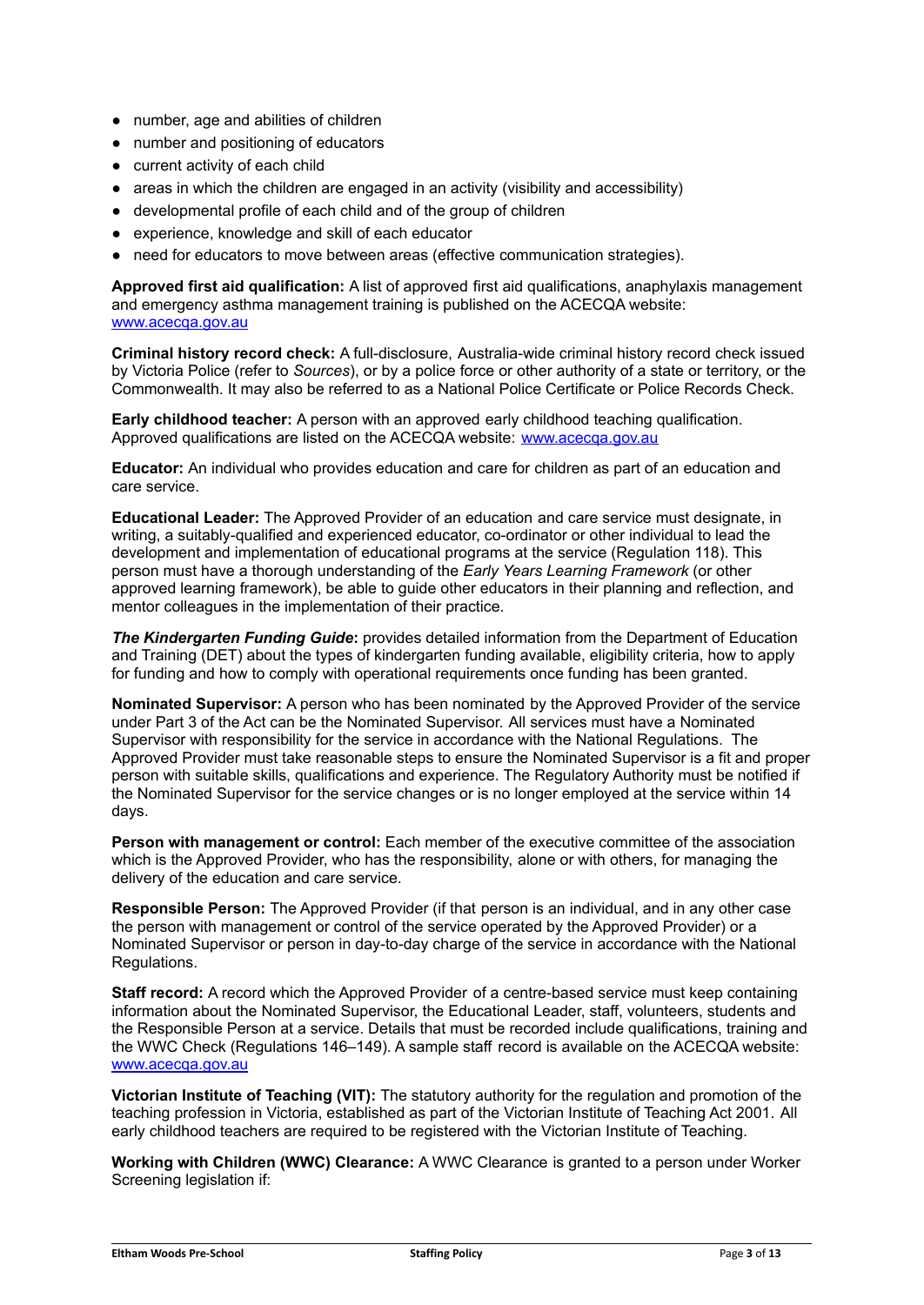- they have been assessed as suitable to work with children
- there has been no information that, if the person worked with children, they would pose a risk to those children
- they are not prohibited from attempting to obtain, undertake or remain in child-related employment.
- **Working with Children (WWC) Check:** The clearance is a legal requirement under the *Worker Screening Act 2020* for those undertaking paid or voluntary child-related work in Victoria. The Department of Justice assesses a person's suitability to work with children by examining relevant serious sexual, physical and drug offences in a person's national criminal history and, where appropriate, their professional history.

#### 5. **Relevant sources and related centre policies**

#### **Sources**

- A Guide for Creating a Child Safe Organisation (The Commission for Children and Young People) [ccyp.vic.gov.au](https://ccyp.vic.gov.au/)
- Australian Children's Education and Care Quality Authority (ACECQA): [www.acecqa.gov.au](http://www.acecqa.gov.au)
- ELAA's *Employee Management and Development Kit* developed to support early learning services in the ongoing management and development of their employees. Available from [www.elaa.org.au](http://www.elaa.org.au)
- ELAA's *Early Childhood Management Manual* contains additional information and attachments relating to staffing, including sample position descriptions, sample letters of employment and interview questions. Available from: [www.elaa.org.au](http://www.elaa.org.au)
- Guide to the Education and Care Services National Law and the Education and Care Services National Regulations 2011
- The Kindergarten Funding Guide (Department of Education and Training): [www.education.vic.gov.au](http://www.education.vic.gov.au/Pages/default.aspx)
- *The Early Years Learning Framework for Australia: Belonging, Being, Becoming*: [www.education.gov.au](http://www.education.gov.au)
- *Victorian Early Years Learning and Development Framework*: [www.education.vic.gov.au](http://www.education.vic.gov.au/Pages/default.aspx)
- Working with Children Check unit, Department of Justice and Regulation provides details of how to obtain a WWC Check: [www.workingwithchildren.vic.gov.au](http://www.workingwithchildren.vic.gov.au)
- Victoria Police National Police Record Check: [www.police.vic.gov.au](http://www.police.vic.gov.au/)

#### **Service policies**

- *Administration of First Aid Policy*
- *Anaphylaxis Policy*
- *Asthma Policy*
- *Child Safe Environment Policy*
- *Code of Conduct Policy*
- *Complaints and Grievances Policy*
- *Curriculum Development Policy*
- *Delivery and Collection of Children Policy*
- *Determining Responsible Person Policy*
- *Inclusion and Equity Policy*
- *Interactions with Children Policy*
- *Participation of Volunteers and Students Policy*
- *Privacy and Confidentiality Policy*
- *Supervision of Children Policy*

## **PROCEDURES**

#### **The Approved Provider and Persons with Management or Control are responsible for:**

● complying with the service's *Code of Conduct Policy* at all times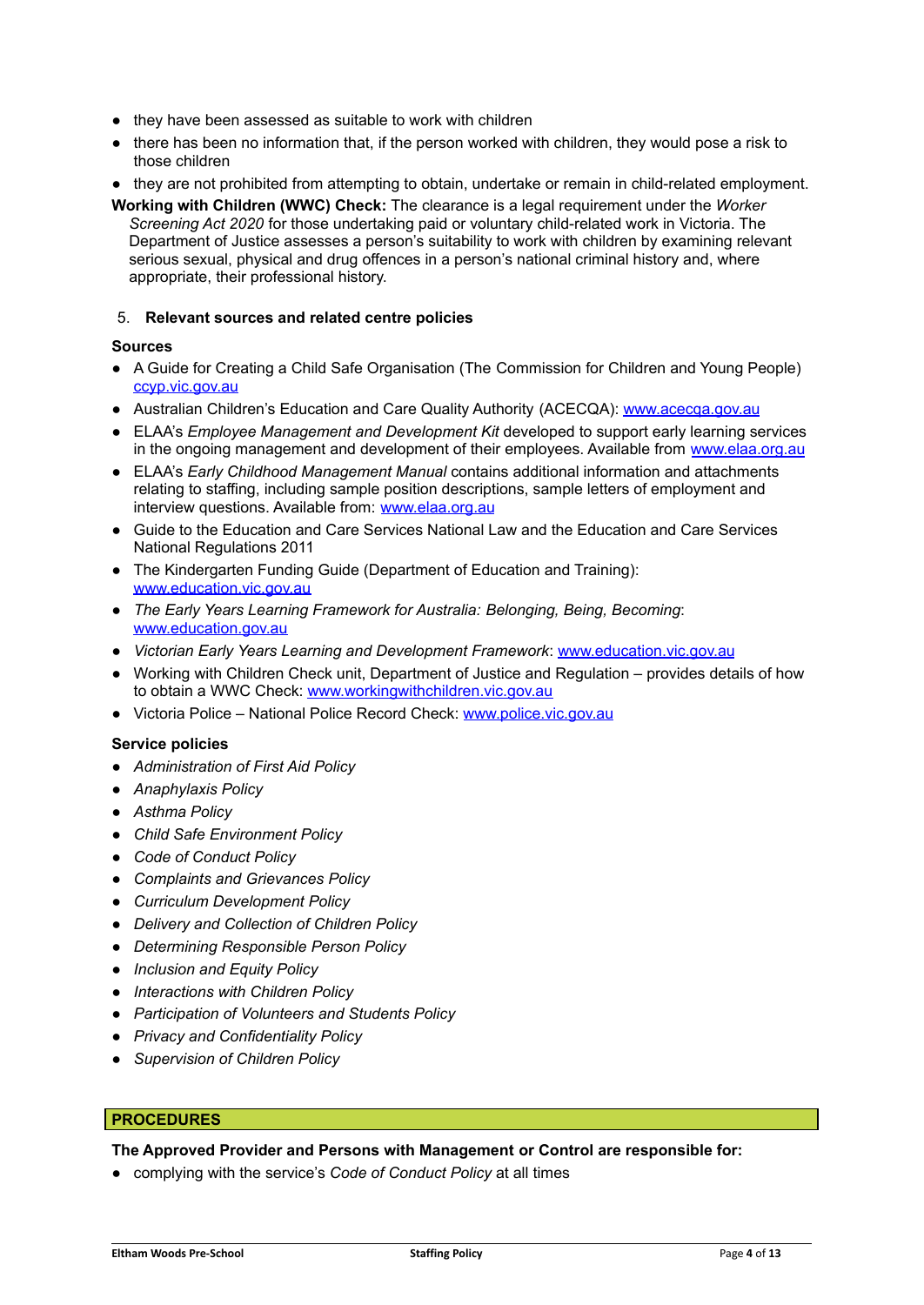- appointing Nominated Supervisors (refer to *Definitions*) who are aged 18 years or older, fit and proper and have suitable skills, as required under the Education and Care (refer to *Determining Responsible Person Policy*) (National Law, Section 161)
- ensuring that there is a Responsible Person (refer to *Definitions* and *Determining Responsible Person Policy*) on the premises at all times the service is in operation (National Law, Section 162)
- ensuring that the Nominated Supervisor, educators and all staff comply with the *Code of Conduct Policy* at all times
- ensuring that children being educated and cared for by the service are adequately supervised (refer to *Definitions* and *Supervision of Children Policy*) at all times they are in the care of that service (National Law: Section 165(1))
- complying with the legislated educator-to-child ratios at all times (National Law: Sections 169(1) & (3), National Regulations: Regulations 123, 355, 357, 360)
- ensuring that all staffing meets the requirements of *The Kindergarten Funding Guide* (refer to *Sources*) at all times the service is in operation
- complying with relevant industrial agreement and current legislation relating to the employment of staff, including the Equal Opportunity Act 2010, Fair Work Act 2009, Occupational Health and Safety Act 2004 and the Worker Screening Act 2020
- following the guidelines for the recruitment, selection and ongoing management of staff as outlined in the *Child Safe Environment Policy*
- employing the relevant number of appropriately-qualified educators (refer to *Definitions*) with ACECQA approved qualifications (refer to *Background* and *Sources*) (Regulations 126, 361)
- employing additional staff, as required, to assist in the provision of a quality early childhood education and care program
- ensuring an early childhood teacher (refer to *Definitions*) is working with the service for the required period of time specified in the National Regulations, and that, where required, a record is kept of this work (Regulations 130–134, 152, 362, 363)
- appointing an appropriately-qualified and experienced educator to be the Educational Leader (refer to *Definitions*), and ensuring this is documented on the staff record (Regulations 118, 148)
- ensuring that educators and other staff are provided with a current position description that relates to their role at the service
- maintaining a staff record (refer to Definitions) in accordance with Regulation 145, including information about the Responsible Person, Nominated Supervisor, the Educational Leader, other staff members, volunteers and students. Details that must be recorded include qualifications, training, Working with Children Clearance as set out in Regulations 146–149. A sample staff record is available on the ACECQA website: [www.acecqa.gov.au](http://www.acecqa.gov.au)
- complying with the requirements of the Worker Screening Act 2020, and ensuring that the Nominated Supervisor, educators and staff at the service have a current WWC Clearance (refer to Definitions) or a Victorian Institute of Teaching (VIT) certificate of registration (applicable to ECT only).
- confirming the WWC Clearance of all volunteers prior to their being permitted to be a volunteer at the service
- ensuring that a register of the WWC Clearance or VIT registrations is maintained and the details kept on each staff record (Regulations 145, 146, 147, 149)
- determining who will cover the costs of WWC Clearance or criminal history record checks (refer to Definitions)
- developing (and implementing, where relevant) an appropriate induction program for all staff appointed to the service
- developing rosters in accordance with the availability of Responsible Persons, staff qualifications, hours of operation and the attendance patterns of children
- ensuring that volunteers/students and parents/guardians are adequately supervised at all times when participating at the service, and that the health, safety and wellbeing of children at the service is protected (refer to *Participation of Volunteers and Students Policy*)
- ensuring educators who are under 18 years of age are not left to work alone, and are adequately supervised at the service (Regulation 120)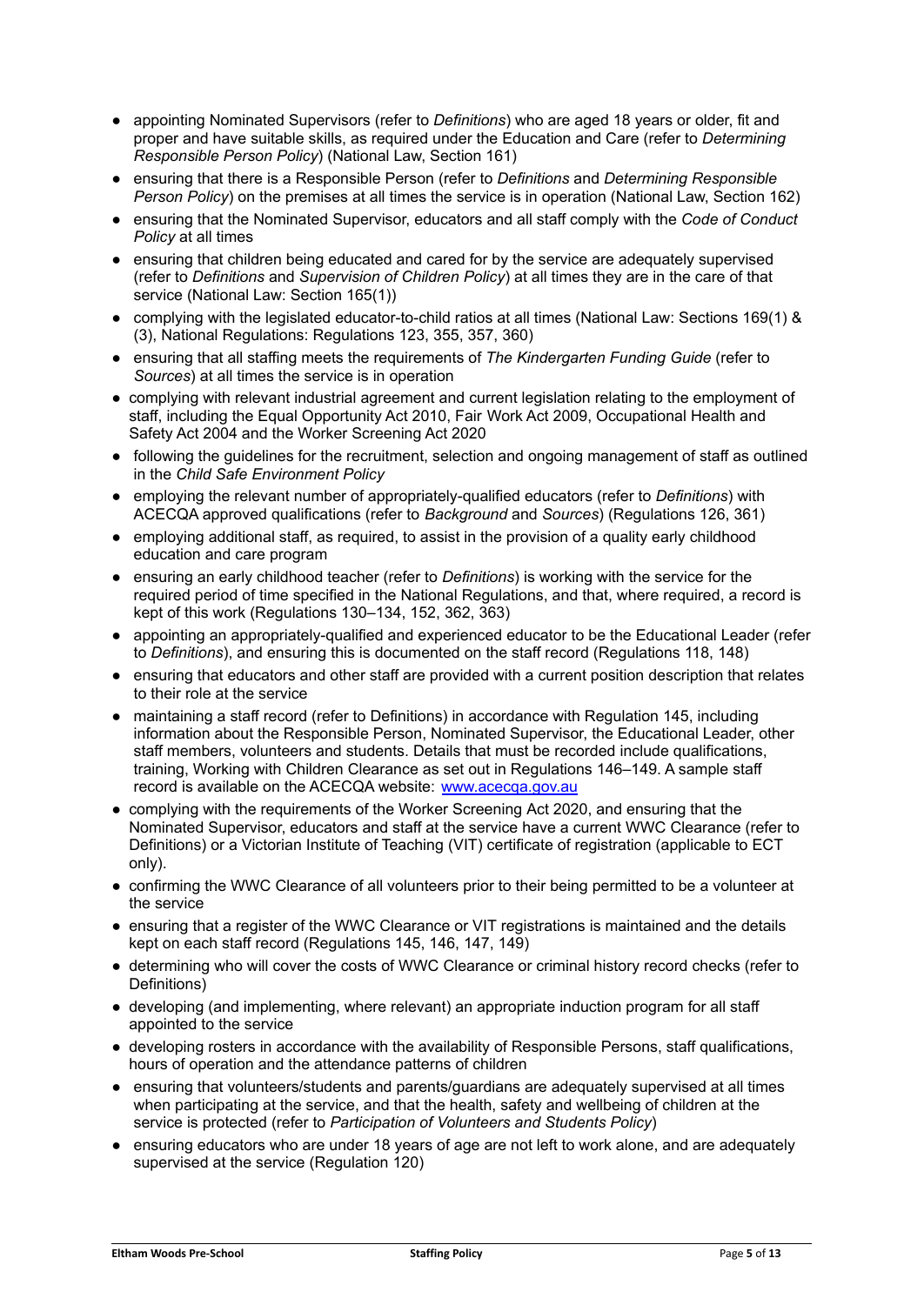- ensuring that there is at least one educator with current approved first aid qualifications, anaphylaxis management training and emergency asthma management training (refer to *Definitions*) in attendance and immediately available at all times that children are being educated and cared for by the service. (Note: this is a minimum requirement. As a demonstration of duty of care and best practice, ELAA recommends that all educators have current approved first aid qualifications and anaphylaxis management training and emergency asthma management training.) Details of qualifications and training must be kept on the staff record (Regulations 136, 145)
- developing procedures to ensure that approved first aid qualifications, anaphylaxis management training and emergency asthma management training are evaluated regularly, and that staff are provided with the opportunity to update their qualifications prior to expiry
- ensuring that staff records (refer to *Definitions*) and a record of educators working directly with children (refer to *Definitions*) are updated annually, as new information is provided or when rostered hours of work are changed (Regulations 145–151)
- ensuring that annual performance reviews of the Nominated Supervisor, educators and other staff are undertaken
- reviewing staff qualifications as required under current legislation and funding requirements on an annual basis
- ensuring that the Nominated Supervisor, educators and other staff, volunteers and students are not affected by alcohol or drugs (including prescription medication) that would impair their capacity to supervise or provide education and care to children (Regulation 83)
- ensuring that all educators and staff have opportunities to undertake professional development relevant to their role
- ensuring that the Nominated Supervisor and educators/staff are advised and aware of current child protection laws and any obligations that they may have under these laws (Regulation 84) (refer to the *Child Safe Environment Policy*)
- informing parents/guardians of the name/s of casual or relief staff where the regular educator is absent
- developing and maintaining a list of casual and relief staff to ensure consistency of service provision
- ensuring that the procedures for the appointment of casual and relief staff are compliant with all regulatory and funding requirements.

## **The Nominated Supervisor and Persons in Day to Day Charge are responsible for:**

- ensuring that the name and position of the Responsible Person in charge of the service is displayed and easily visible from the main entrance of the service
- following the guidelines for the recruitment, selection and ongoing management of staff as outlined in the *Child Safe Environment Policy*
- complying with the service's *Code of Conduct Policy* at all times
- ensuring adequate supervision of children at all times (refer to *Supervision of Children Policy*)
- ensuring the educator-to-child ratios are maintained at all times (Regulation 169(3)), that each educator at the service meets the qualification requirements relevant to their role, including the requirement for current approved first aid qualifications, anaphylaxis management training and emergency asthma management training, and that details of such training is kept on the staff record
- developing rosters in consultation with the Approved Provider in accordance with the availability of Responsible Persons, staff qualifications, hours of operation and the attendance patterns of children
- ensuring that educators and other staff undertake appropriate induction following their appointment to the service
- ensuring that all educators and staff have opportunities to undertake professional development relevant to their role
- participating in an annual performance review
- ensuring that less experienced educators and others engaged to be working with children are adequately supervised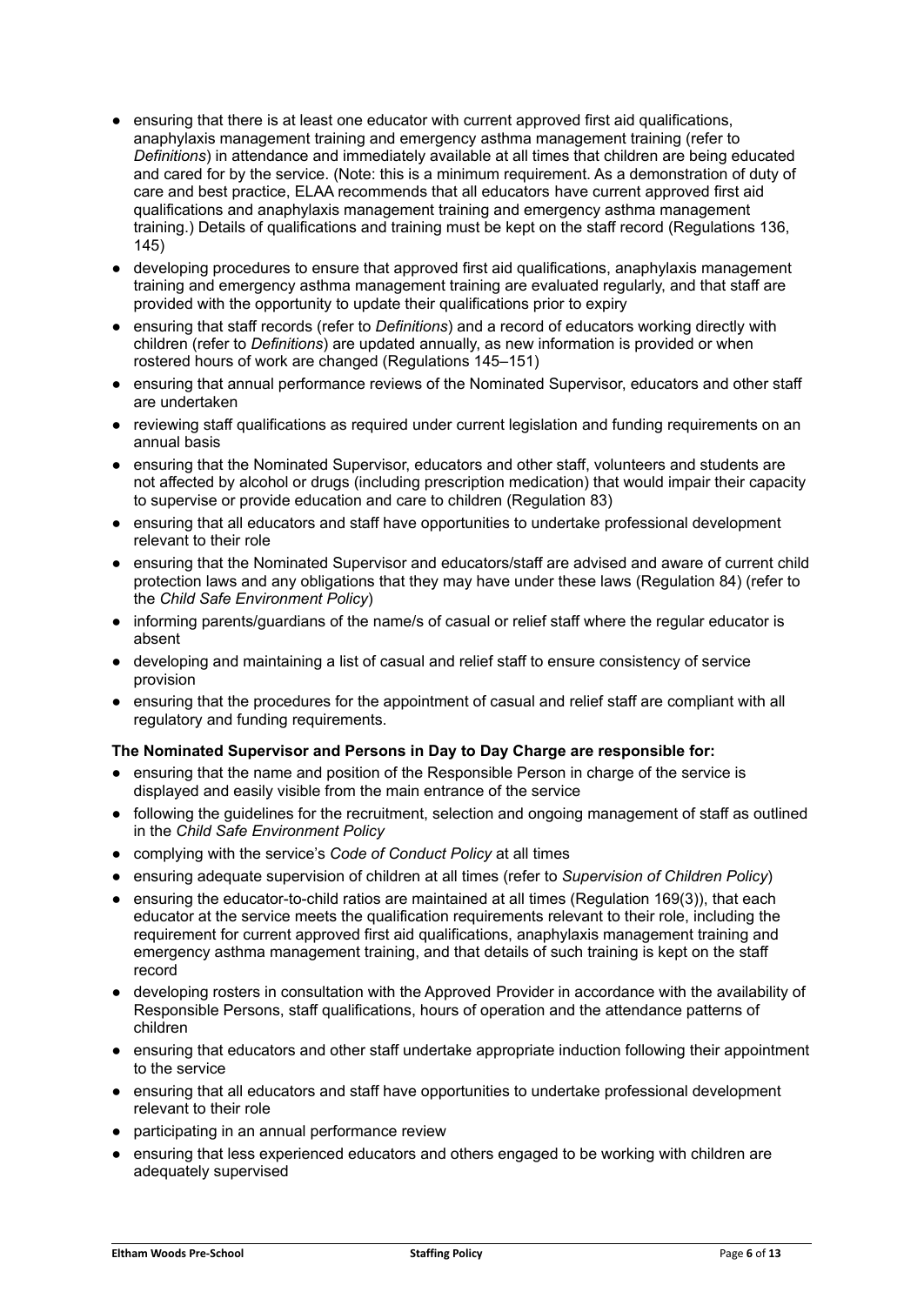- ensuring educators who are under 18 years of age are not left to work alone and are adequately supervised at the service
- providing details of their current WWC Clearance or VIT registration for the staff record
- confirming status of WWC Clearance or VIT registrations of staff
- ensuring that they are not affected by alcohol or drugs (including prescription medication) that would impair their capacity to supervise or provide education and care to children (Regulation 83)
- ensuring that they are aware of current child protection laws and any obligations that they may have under these laws (refer to *Child Safe Environment Policy*)
- informing parents/guardians of the name/s of casual or relief staff where the regular educator is absent.

## **All educators and other staff are responsible for:**

- complying with the service's *Code of Conduct Policy* at all times
- ensuring that they are not affected by alcohol or drugs (including prescription medication) that would impair their capacity to supervise or provide education and care to children
- providing details of their current WWC Clearance or VIT registration and where relevant Criminal Records Check for the staff record
- advising the Working with Children Check Victoria at the Department of Justice and Regulation of any relevant change in circumstances, including change of name, address, contact details and change of employer organisation, including changes to the organisation's contact details
- undertaking the required induction program following appointment to the service
- where the role involves working with children, providing adequate supervision at all times (refer to *Definitions* and *Supervision of Children Policy*)
- maintaining educator-to-child ratios at all times
- maintaining current approved qualifications relevant to their role, including first aid qualifications, anaphylaxis management training and emergency asthma management training
- participating in an annual performance review
- undertaking professional development relevant to their role to keep their knowledge and expertise current
- supervising educators at the service who are under 18 years of age, and ensuring that they are not left to work alone
- ensuring that they are aware of current child protection laws and any obligations that they may have under these laws (refer to *Child Safe Environment Policy*).

#### **Parents/guardians, volunteers and students on placement are responsible for:**

- reading this *Staffing Policy*
- complying with the Code of Conduct for Parents/Guardians (refer to the *Code of Conduct Policy*) at all times
- complying with the law, the requirements of the *Education and Care Services National Regulations 2011*, and all service policies and procedures
- following the directions of staff at the service at all times to ensure that the health, safety and wellbeing of children is protected.

## 1. **EMPLOYMENT OF STAFF**

Employment of all staff is undertaken by the Eltham Woods Pre-School Committee of Management. Key phases and responsibilities of the employment process are;

|                | Job Description                  | Terms and conditions; Key<br>selection criteria         | Management committee     |
|----------------|----------------------------------|---------------------------------------------------------|--------------------------|
|                | Advertising                      | Placing the ad                                          | Management committee     |
| 3.             | Applications                     | Screening and short listing of<br>applicants            | Management sub-committee |
| $\overline{4}$ | <b>Interview Panel Selection</b> | Select interview panel from<br>management sub-committee | Management sub-committee |
| 5.             | <b>Interview Questions</b>       | Develop interview questions                             | Management sub-committee |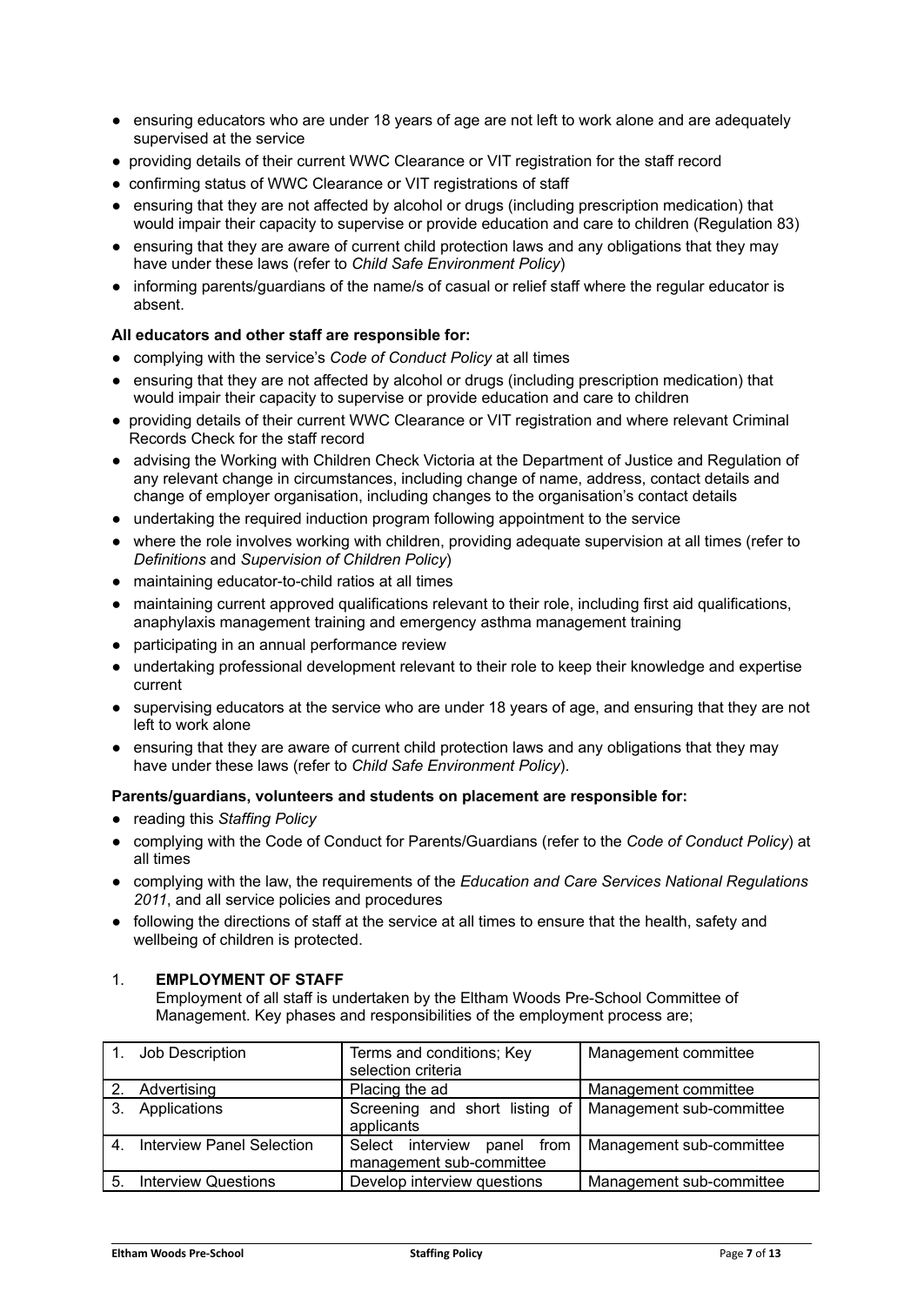| 6.             | <b>Interviews</b>            | Interview applicants                                                                                            | Management sub-committee<br>panel                  |
|----------------|------------------------------|-----------------------------------------------------------------------------------------------------------------|----------------------------------------------------|
| 7 <sub>1</sub> | Select Applicant             | Issue notices to successful<br>applicant/un-successful<br>applicants                                            | Management sub-committee                           |
| 8.             | Appointment                  | Appointment of applicant.<br>Negotiation of employment<br>agreement. Acknowledgement<br>of terms and conditions | President / Management<br>committee                |
| 9              | Orientation                  | Site familiarization                                                                                            | Management committee and<br>current teaching staff |
|                | 10. Professional Development | Skills and knowledge<br>development                                                                             | In-service training                                |

## 1.1 **Job description**

The job descriptions for the Eltham Woods Kindergarten Director, Three Year Old Teacher, and Assistant Teacher are documented in the Eltham Woods Centre Policy document. The job descriptions are to be consulted by the Committee of Management body in order to achieve the following:

- 1. Clarify about the type of person that is required to fill the position.
- 2. Clarify about the terms and conditions of employment, and what is negotiable under these.
- 3. The formulation of the most appropriate key selection criteria.
- 4. The formulation of the most appropriate advertisement.

## 1.2 **Key selection criteria**

- 1.2.1 The Committee of Management body will be responsible for formulating the selection criteria.
- 1.2.2 The selection criteria will specify the essential criteria for fulfilling the position and criteria which is desirable, though not essential.
- 1.2.3 The job descriptions will be consulted.
- 1.2.4 The advertisement may include specific points outlined in the criteria.

## 1.3 **Advertising the position**

- 1.3.1 The advertisement should be made after the relevant resignation is received in writing by the Committee of Management.
- 1.3.2 The content of the advertisement should include:
	- 1. Tenure and status of position (temporary/permanent, part time/full time).
	- 2. Qualifications and experience if relevant. (The applicants may be asked to send evidence of qualifications, and a transcript of studies with letter of application.)
	- 3. An indication that applicant should supply the names/contact numbers of 2 referees.
	- 4. The terms and conditions under which the position is to be offered.
	- 5. A statement about whether all applicants will be notified.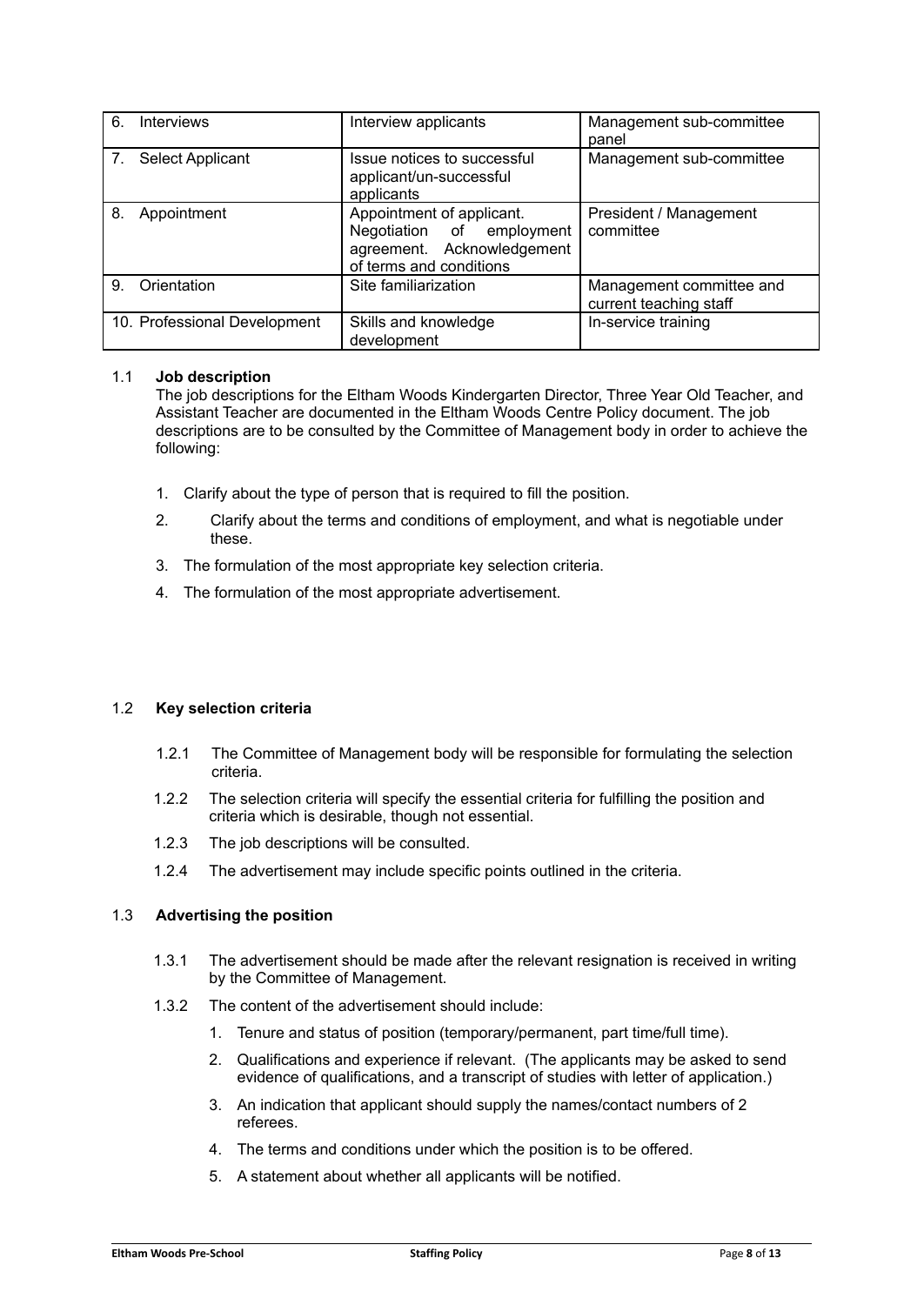- 6. The closing date and address to send application to.
- 1.3.3 Details in respect to cost of advertising, placement of the advertisement, and examples of advertisements are outlined in the K.P.V. document "The Process of Staffing" (Section 3 Employer's manual).

#### 1.4 **Sub-Committee elected**

- 1.4.1 A sub-committee will be formed to analyse the key selection criteria and undergo the further necessary procedures for employing new staff.
- 1.4.2 The sub-committee may consist of up to 5 members.
- 1.4.3 It is desirable that one member of the sub-committee be experienced and trained in the field of early childhood education.
- 1.4.4 The Management Committee may decide to include a non-committee parent representative on the sub-committee if it is deemed advantageous to the employment process.
- 1.4.5 The sub-committee will be responsible for:-
	- 1. Placement of the advertisement.
	- 2. Receiving applications, and then screening/short listing applicants.
	- 3. Contacting all successful applicants for interview.
	- 4. Formulating interview questions and conducting the interview.
	- 5. Selection of successful applicant.
	- 6. Advising unsuccessful applicants.

#### 1.5 **Screening/Short Listing**

Details in respect to screening/short listing and contacting successful applicants for interview are outlined in the K.P.V. document "The Process of Staffing" (Section 3 Employer's Manual).

#### 1.6 **Interviewing**

- 1.6.1 The interview panel will consist of 3 members from the sub-committee.
- 1.6.2 An additional person may sit in as a scribe to record answers to questions.
- 1.6.3 The interview panel will include a convener who will be a Committee member and who will be responsible for:-
	- 1. Greeting and introducing the panel to the applicant.
	- 2. Providing information about the management structure of the service prior to the commencement of the interview.
	- 3. Partaking in the questions during the interview.
	- 4. Providing information in respect of the terms and conditions of employment, and when the applicant will be notified about the decision. This will proceed at the conclusion of the interview.
	- 5. Contacting referees.
	- 6. Chairing the decision making process for the successful applicant.
	- 7. Contacting successful applicant.
- 1.6.4 Guidelines for interview questions relating to different staffing positions, the interview venue, and the conduction of the interview are detailed in K.P.V. "The Staffing Process".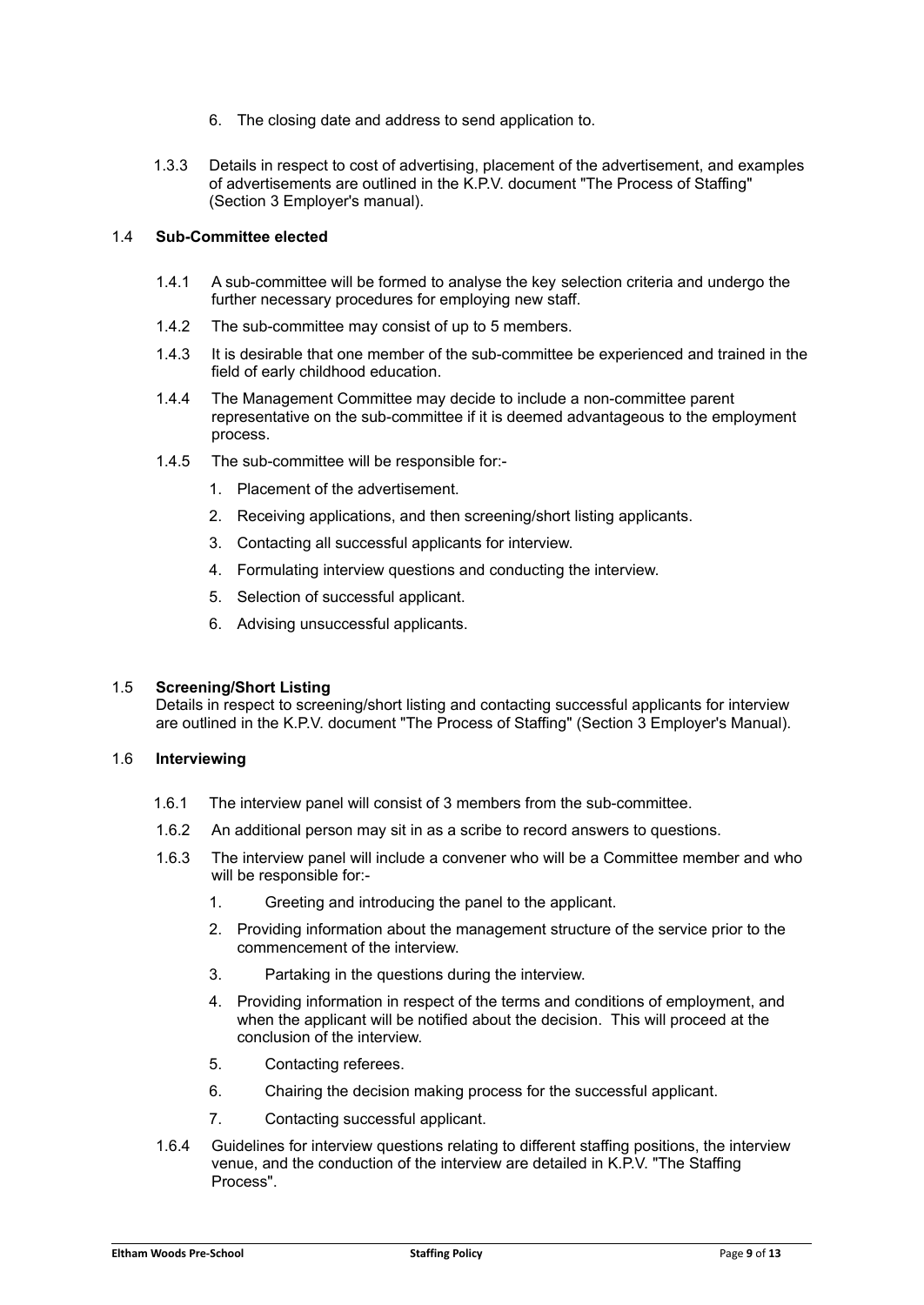## 1.7 **Selection**

- 1.7.1 The 3 members of the interviewing panel will have equal say in decision making.
- 1.7.2 No appointments will be made without checking at least one of the potentially successful applicant's referees.
- 1.7.3 The convener will be responsible for contacting the successful applicant.
- 1.7.4 Guidelines for selection and follow up after the interview are outlined in K.P.V. "The Process of Staffing" (Section 3 Employer's Manual).

#### 1.8 **Appointment**

- 1.8.1 The President will be responsible for the appointment of the new staff member.
- 1.8.2 The President and staff member will thoroughly discuss staffing responsibilities and duties (based on the job description), salary and conditions of employment. These must be acknowledged by the staff member.
- 1.8.3 Where applicable, specific terms and conditions will be negotiated.

"If the employee wishes to negotiate the terms and conditions of employment they may, under the Employee Relations Act, appoint a "bargaining agent" to discuss terms of employment. This may be the relevant union, and therefore the Committee of Management must liaise with the union to finalise terms and conditions." K.P.V. "The Process of Staffing (Section 3 Employer's Manual).

1.8.4 All staff over the age of 18 must take the "Person In Charge" examination conducted by the State Government.

## 1.9 **Orientation**

- 1.9.1 The President/Management Committee will conduct an orientation for the new staff member. This may involve the input of existing staff members.
- 1.9.2 Communication between the Committee and the kindergarten staff is of great importance. All Committee members and other staff are responsible for assisting new staff to settle in and become aware of the policies and philosophies of Eltham Woods Pre-School.

## 2. **STAFF & DEVELOPMENT**

- 2.1 The administrative structures of the Centre should promote a balance of support and autonomy for staff.
- 2.2 All staff should have appropriate access to in-service and development opportunities.
- 2.3 All staff are to be renumerated at their appropriate pay rate when working with children out of normal hours. Renumeration to be for the number of hours of contact time with children e.g. Father/working parent night, orientation day.

## 3. **RELIEF STAFF**

3.1 The Vice President of the Committee is to be responsible for the arrangements of a relief teacher. A teacher, if sick, is to contact the vice president. If this is not possible, either the president or secretary is to be contacted.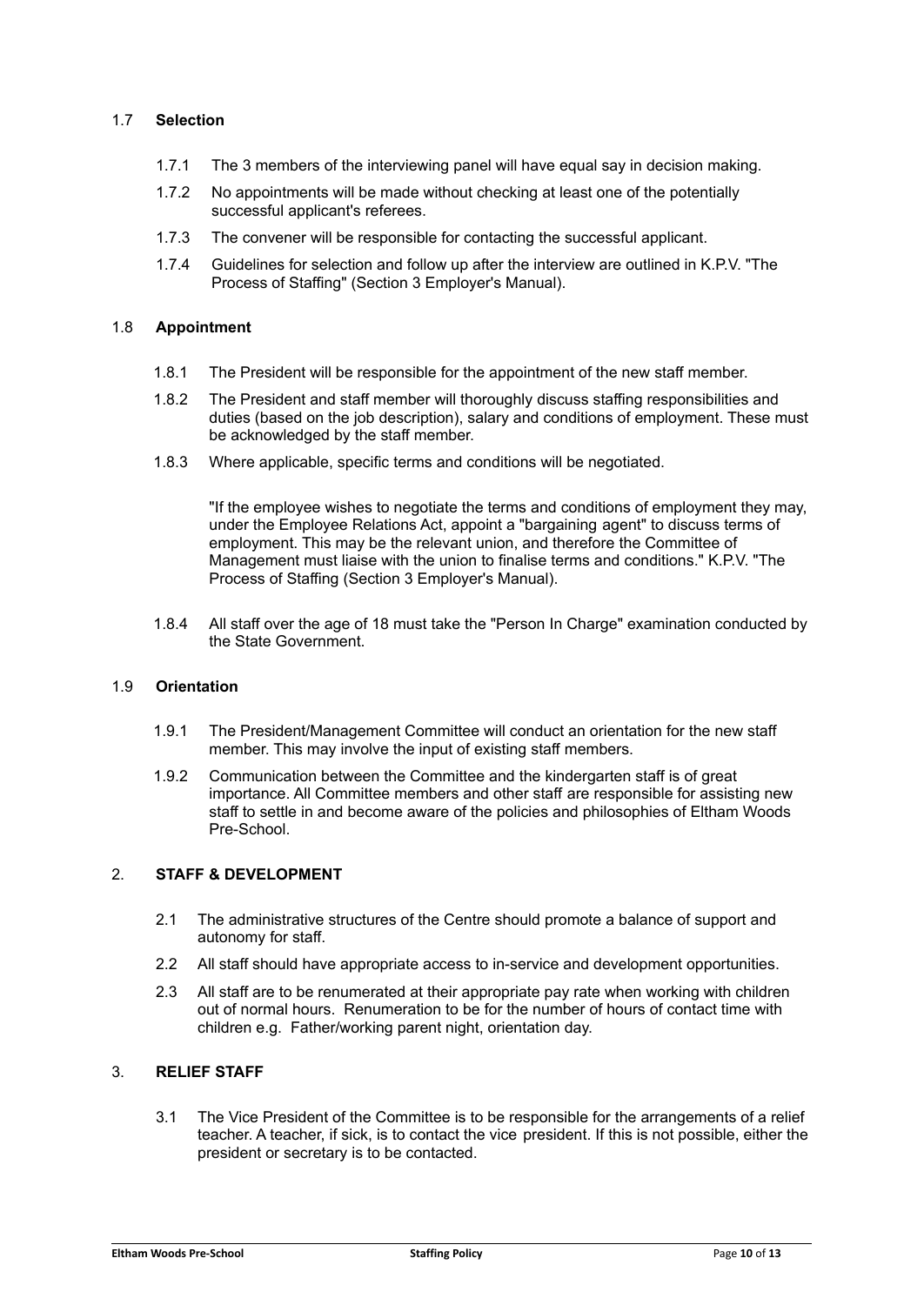- 3.2 If necessary, the Vice President is responsible for organizing keys for the relieving teacher in the event of a long-term absence.
- 3.3 If the relief teacher cannot be at the kindergarten by the beginning of the session time, 2 authorised people (one staff and one committee member or 2 committee members) will need to open the centre and remain there until the relief teacher arrives.
- 3.4 Relief for assistant teachers may be from a committee member or other parent. If it is a committee member, it cannot be a paid position.
- 3.5 The vice president will arrange for the tax form and other relevant information (bank details, hours worked, and qualifications) to be forwarded on to the treasurer.

## 4. **RESIGNATION**

- 4.1 When a staff member resigns, the Management Committee should receive the employee's resignation in writing and within the time set down in the relevant award.
- 4.2 When a staff member resigns, retires or has their employment terminated, the Management Committee should provide the employee with a statement of employment. For details of what such a statement should include, Committees of Management should refer to the "Supplement of the Management Handbook" (DHS).

#### 5. **STAFF ON LEAVE**

Staff who take temporary leave - maternity leave, long service leave, leave without pay, adoption leave, study leave - should inform the Management Committee of their intention and/or request for such leave in writing. The Committee will process each request by reviewing and complying with relevant regulations and assessing the individual merit of each case.

#### **5.1 Leave without pay**

Staff may request leave without pay from time to time. As the employer, the Committee has the right to grant leave without pay as the Committee sees fit. However, the cost of relief staff will only be provided by D.H.S. under certain conditions. The Committee should refer to the Supplement of the D.H.S. Management Handbook for relief subsidies for staff on "leave without pay".

#### **5.2 Long service leave**

Staff are entitled to long service leave of:

- 13 weeks of long service leave on ordinary pay on completing 15 years of continuous employment.
- If termination of employment by either party occurs at 10 years, the employee is entitled to long service leave at the pro-rata equivalent.

For matters regarding entitlements to long service leave and how such leave can be taken, the committee should refer to the "Fair Work Act 2009, Part 5, Division 6" and/or K.P.V. "The Process of Staffing (Section 3, Employer's Manual)."

#### **5.3 Maternity/Paternity leave**

For matters regarding entitlements to maternity and paternity leave, the committee should refer to the "Fair Work Act 2009, Schedule 7, Parts 2 and 3" and/or K.P.V. "The Process of Staffing (Section 3, Employer's Manual)."

#### **5.4 Adoption leave**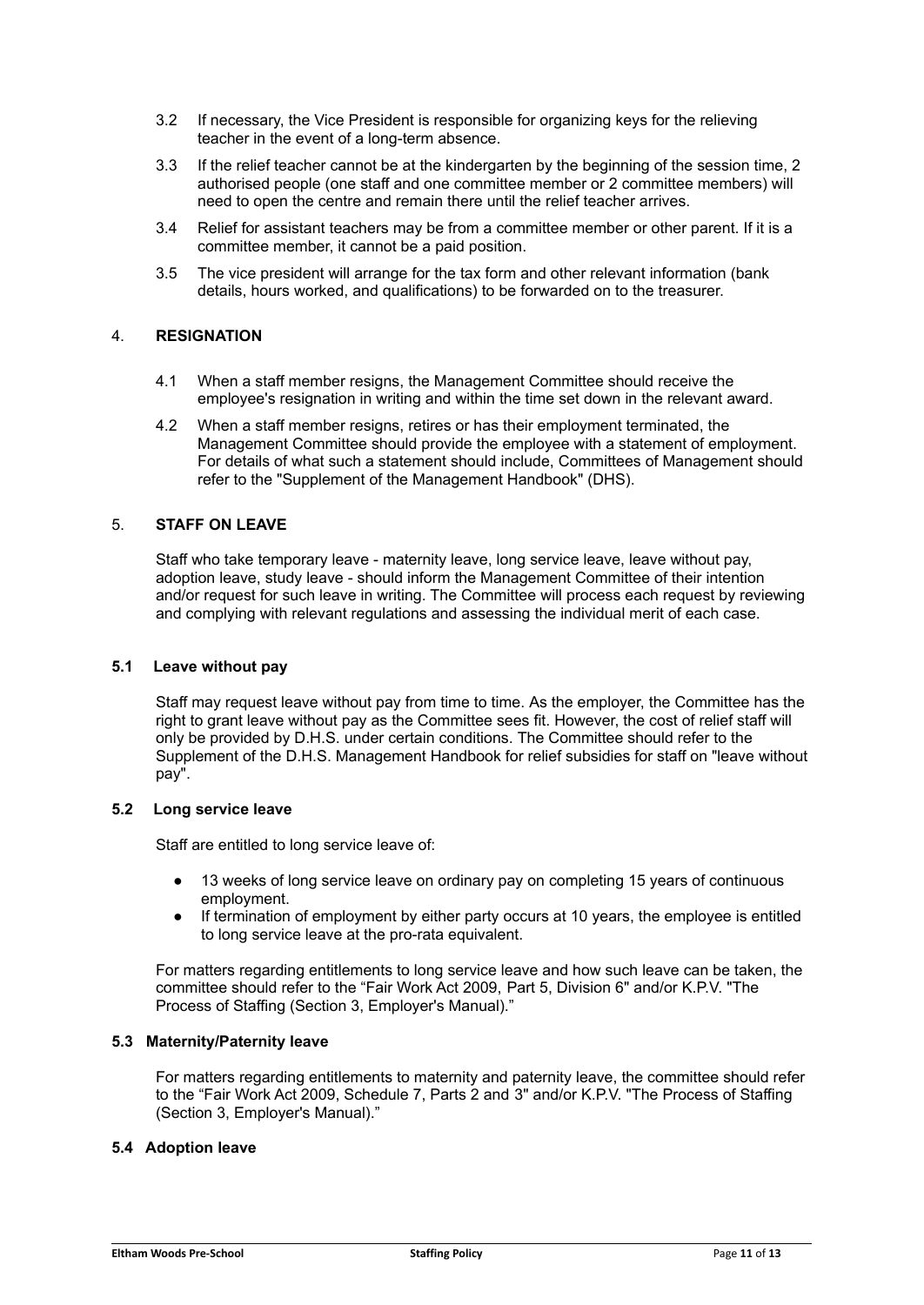For matters regarding entitlements to adoption leave, the committee should refer to the "Fair Work Act 2009, Schedule 7, Part 4, relevant Award or Employment Agreement." K.P.V. "The Process of Staffing (Section 3, Employer's Manual)."

## 6. **STUDENTS**

- 6.1 Students are seen as an important part of the Centre's operation.
- 6.2 The director is to inform the Committee of Management as to the dates of commencement and the duration of student participation.
- 6.3 Students should be made to feel welcome and part of the staff. They should feel free to talk to parents, but should direct any matters relating to the child's progress on problems to the kindergarten teacher.
- 6.4 Students should not be left alone with children, and must not administer medication.